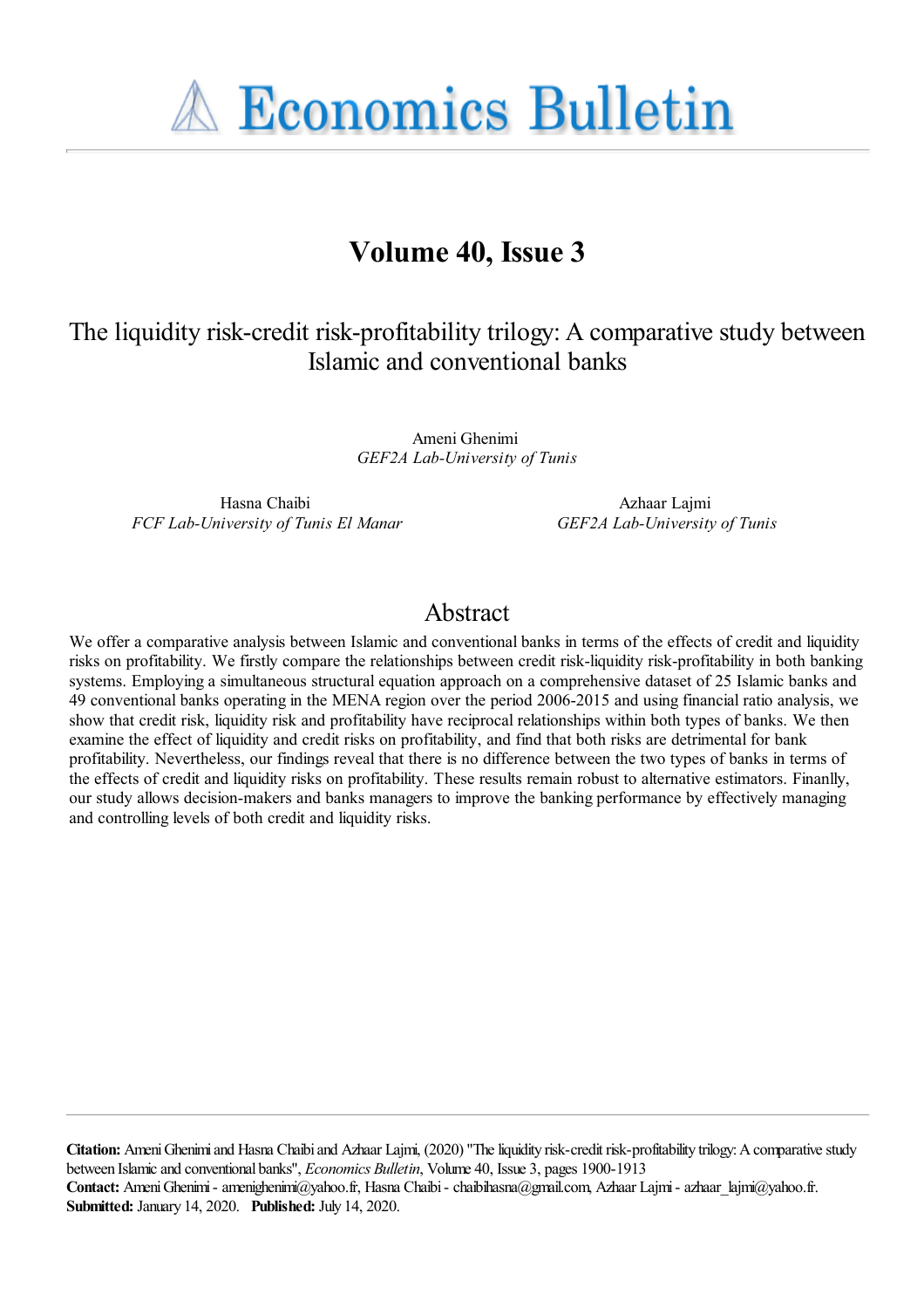

# Submission Number: EB-20-00028

## The liquidity risk-credit risk-profitability trilogy: A comparative study between Islamic and conventional banks

*Assistant, GEF2A Lab-University of Tunis El Manar*

Ameni Ghenimi **Hasna** Chaibi *Associate Professor, FCF Lab-University of Tunis El Manar*

## *Abstract*

The aim of this research is to examine the differences between Islamic and conventional banks in terms of the effect of credit and liquidity risks on profitability. We firstly compare the credit risk-liquidity risk-profitability in both banking systems. Employing a simultaneous structural equation approach on a comprehensive dataset of 25 Islamic banks and 49 conventional banks operating in the MENA region over the 2006-2015 period and using financial ratio analysis, we show that credit risk, liquidity risk and profitability have a reciprocal relationship within both types of banks. We then examine the effect of liquidity and credit risks on profitability, and find that results depend on the financial ratio employed to measure banking performance. Nevertheless, we find there is no difference between the two types of banks in terms of the effect of credit and liquidity risks on profitability. This research allows policymakers and banks managers to better manage the liquidity risk and credit risk and serves as an underpinning for recent regulatory efforts aimed at strengthening the joint risk management of both types of risks.

We would like to thank Prof. Zied FTITI, Associate Dean of Research & Head of the research centre at EDC Paris Business School, for the comments adressed to substantially improve our empirical design. **Submitted:** January 14, 2020.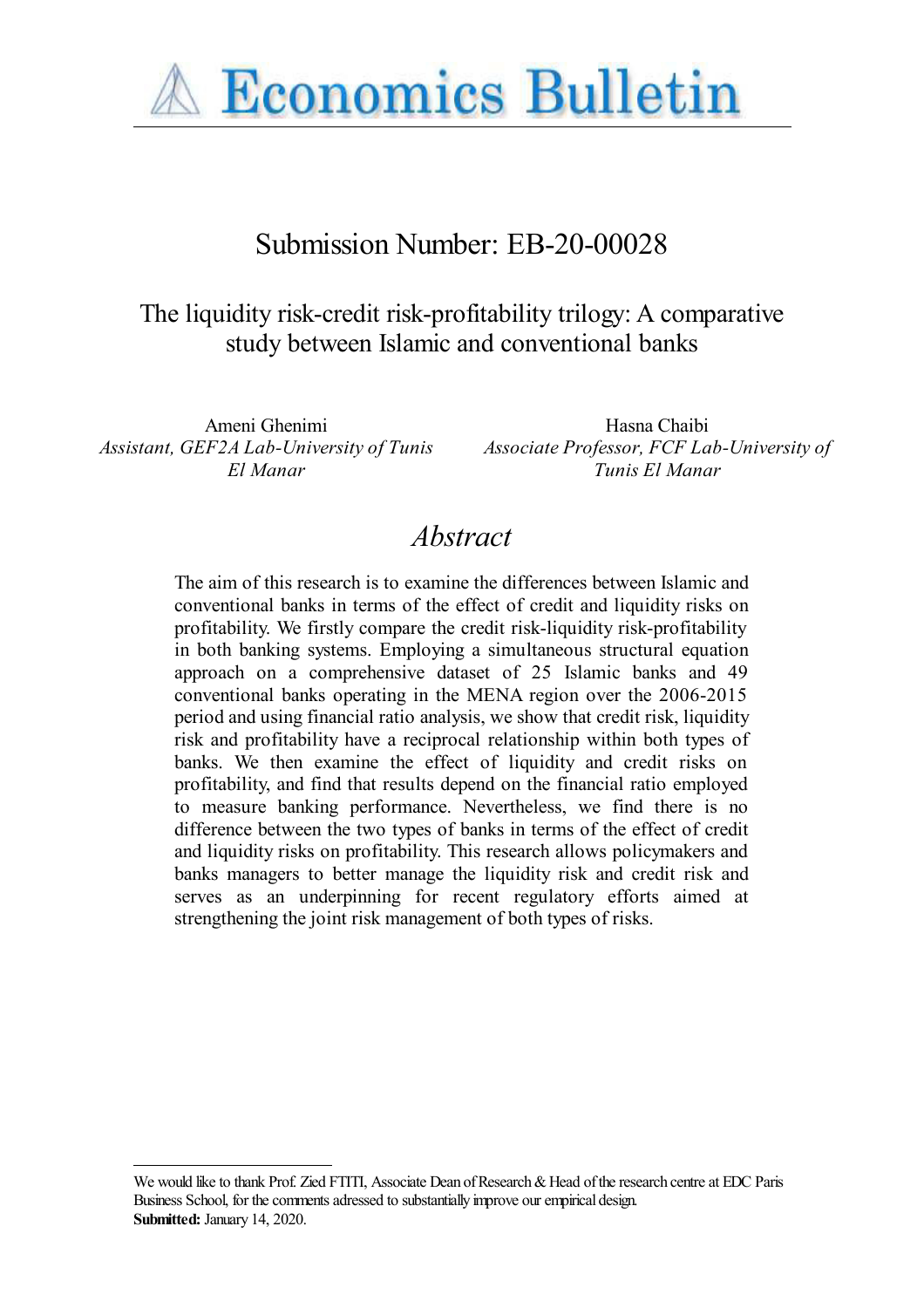#### **1. Introduction**

Since the recent financial crisis, everyone knows that bank failure has great adverse effects on real economic activity as it threatens the whole systemic stability. According to Berger and Bouwman (2013), the higher liquidity risk, credit risk, and capital risk of large banks before the crisis were associated with their inferior performance and greater risk during the crisis. Furthermore, economic failures in the MENA region have also strongly been attributed by the Arab Spring (Brisson and Kate 2012), which disrupted the recovery, plummeted the profitability of the financial services industry and hence took a significant toll on economic activity in this region. In this respect, Ghosh (2015) shows that Arab Spring lowered bank profitability and raised the risk. Therefore, exploring the risks that affect bank performance is an important issue for regulatory authorities in order to maintain economic stability, and drive banks to pursue responsible management.

The classic theories of the microeconomics of banking and both industrial organization models of banking, namely the Monti-Klein framework and the financial intermediation perspective of Diamond and Dybvig (1983) and Bryant (1980) show that liquidity and credit risks are closely linked. Nevertheless, these risks are not only the most important risks that banks face, but they are also directly linked to stability, efficiency and performance of banks.

Investigating the relationship between risk and financial profitability in the banking sector allows bankers and policy-makers to identify the reasons behind the fall in earnings, and thus applying more strategies to avoid loss. Consequently, it is very important to understand and distinguish the main determinants of bank profitability by knowing their strength and weakness points. On the other hand, studying the profitability in Islamic banks and conventional banks and its relationship with credit and liquidity risks is imperative because better profitability in banking has positive effects on economy and financial stability.

To that effect, the objectives of this study are twofold. First, we intend to analyze and compare the causality between credit risk-liquidity risk-profitability of Islamic and conventional banks, being two different banking business models. Second, we propose to examine the individually and/or jointly impact of credit and liquidity risks on bank profitability. We chose the MENA region where the banking sector is well integrated into the global financial markets and exposed to the shocks which affect international capital markets. Moreover, the MENA region is characterized by countries where Islamic banks operate alongside and compete with their conventional peers. Our choice to compare the two types of banking system is not arbitrary. Actually, Islamic banks operate in an interest-free system and this is one of the important factors which differentiate them from their conventional counterparts. During the recent financial crisis, Islamic banks have been able to protect themselves against abuses and shocks thanks to their undertaken moral values and a set of ethics. In this context, Khan and Mirakhor (1989) argue that Islamic banks are capable to absorb external shocks as compared to their conventional counterparts and thus have the capacity of adding to the overall economic growth.

Prior studies examined the issue of Islamic bank performance determinants (Sohel Azad et *al.* 2019, and Yanikkaya *et al.* 2018), the effect of liquidity risk or credit risk on bank performance (Adelopo *et al.* 2018, and Laryea *et al.* 2016), the relationship between capital, risk and bank profitability (Bitar *et al.* 2017, Lee and Hsieh 2013, and Tran *et al.* 2016), and the impact of securitization on bank profitability (Bakoush *et al.* 2019). The most previous studies focused on Islamic or conventional banks. To our knowledge, studies on bank risk and profitability carrying out a comparative analysis between the two types of banking system are almost inexistant.

Our current study contributes to the range of previous studies by being conducted in a very special context, i.e. Islamic banks. Moreover, we focus on the impact of financial crisis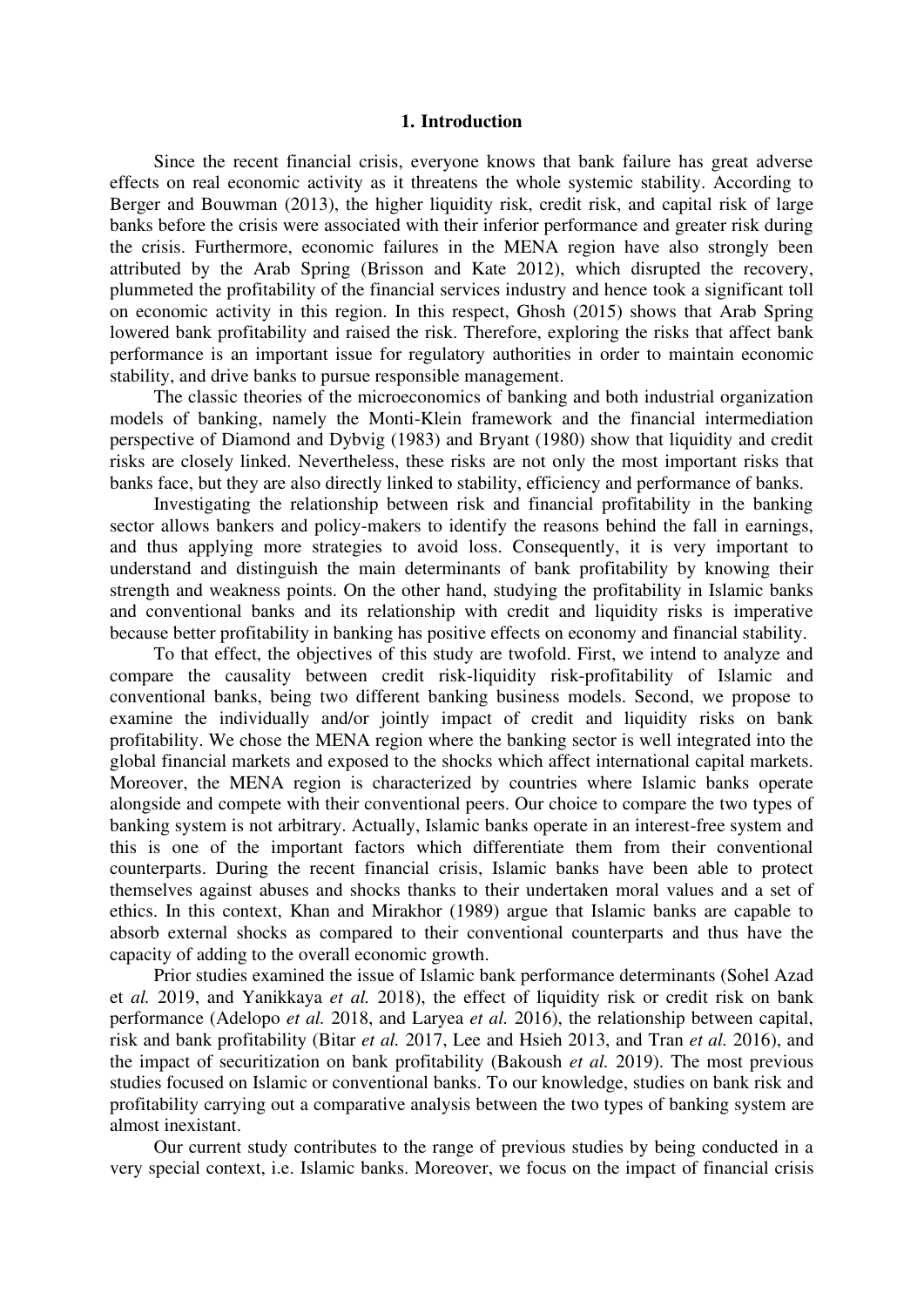and political instability caused by the Arab Spring in 2011 on the risk and profitability behavior of conventional and Islamic banks. Furthermore, most studies focus mainly on the relationship between risk and profitability but no study on the bidirectional relationship between credit risk, liquidity risk and bank profitability using 3SLS, and the individually and/or jointly impact of these risks on bank profitability. Next, to test the effects of both categories of risk on bank profitability, this study uses the GMM method which resolves the problems of potential endogeneity, heteroskedasticity, and autocorrelation problems in the data. Finally, we use the interaction term (credit risk\*liquidity risk) which is a new variable as a determinant of bank performance.

The remainder of our study will be organized as follows. Section 2 presents the literature review and hypothesis development. Section 3 describes the data and reserch methodology. Section 4 reports the main results. Section 5 concludes the study.

### **2. Literature review and hypotheses development**

#### **2.1 The liquidity risk-credit risk relationship**

According to the financial intermediation theory (Bryant 1980, and Diamond and Dybvig 1983) and the industrial organization approach to banking, which features in the Monti-Klein model of banking organizations (Prisman *et al.* 1986), liquidity risk is related to credit risk.

Islamic banks are similar to conventional banks in their services but the structure of their operations is very different. Consequently, the theory of financial intermediation has also a well established record in Islamic finance. Indeed, financiers (Sarrafs) and conventional banks execute many transactions in the same way but in an informal way for financiers. According to Udovitch (1981), Sarrafs are 'Bankers without Banks'. They were involved in domestic operation and cross border payment system. Therefore, these financial intermediaries succor each other to overcome liquidity shortage. Consequently, basing on the same literature of conventional banks (theory of financial intermediation and Monti-Klein framework), we assume that there is a relationship between liquidity and credit risks in Islamic banks.

A review of the empirical literature reveals few attempts examining the relationship between liquidity risk and credit risk within both banking systems. Hassan *et al.* (2019) are the first who investigate and compare the relationship between credit risk, liquidity risk and stability in both types of banking systems over the period 2007-2015. Using a simultaneous structural equation approach, they find that credit risk and liquidity risk have a negative relationship during the financial crisis period for Islamic banks but a negative relationship between liquidity and credit risks during the post financial crisis not only in Islamic banks but also in conventional banks. This relationship could be due to high or low credit/liquidity risks in banks.

A growing body of literature, especially after the global financial crisis, shows the positive relationship between credit and liquidity risks in conventional banks (Cai and Zhang 2017, and Imbierowicz and Rauch 2014). In this context, Ghenimi et *al.* (2017) examine the relationship between credit and liquidity risks and its impact on bank stability operating in the MENA region over the period 2006-2013. They show that credit risk and liquidity risk are positively linked. This leads us to formulate our first hypotheses:

 *H 1: Liquidity risk and credit risk are interconnected. H 2: Liquidity risk is positively related to credit risk.*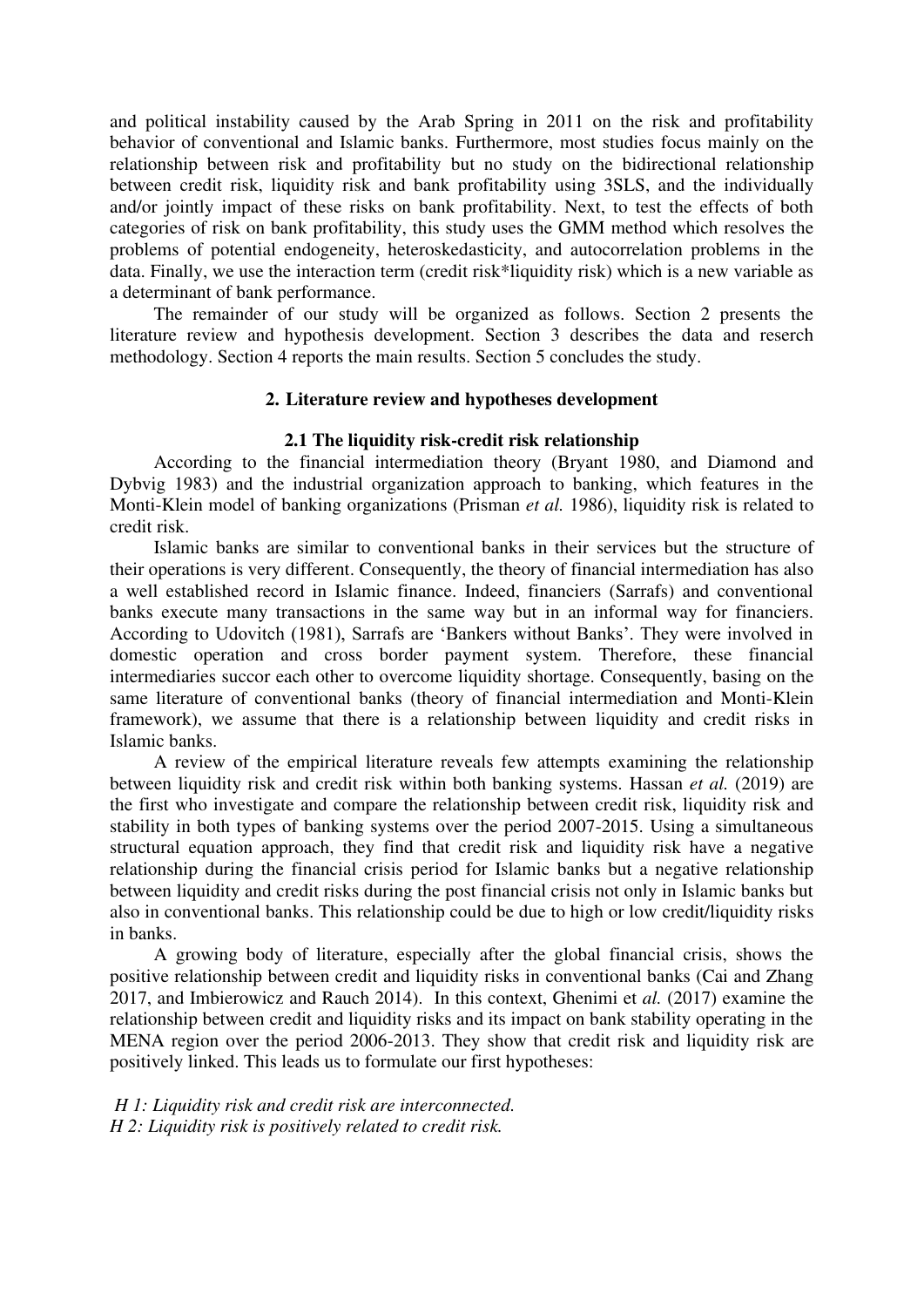#### **2.2 The liquidity risk and bank profitability**

Kahneman and Tversky (1979) propose the prospect theory which is essentially based on the criticism of the expected utility in decision making under risk. That is, when individuals are confronted with events involving a set of choices, their real responses may not necessarily follow the rational calculation of expected utility on the basis of the objective notion of risk-return (Kahneman and Tversky 2000). They document that participants were generally asked to choose a preferred alternative from a set of choices. In this line, some studies focus on liquidity risk and profitability in conventional banks. For instance, Musiega et *al.* (2017) show that higher liquidity risk appears to have a positive impact on bank performance in Kenya over the period 2006-2016. Adelopo et *al.* (2018) find that least efficient of the examined banks tend to take more liquidity risk. Moreover, Tabari et *al.* (2013) examine the effect of liquidity risk on performance of commercial banks over the period 2003-2010, and show a negative relationship between liquidity risk and banking performance, suggesting that a bank without enough liquidity is not able to obtain the sufficient funds to compensate the needs and demands, and therefore will make lower performance. This result is also obtained by Hakimi and Zaghdoudi (2017) by examining in Tunisian commercial banks.

While Chowdhury and Zaman (2018) assess the effect of liquidity risk on bank performance through a sample of Bangladesh Islamic banks from the period 2012 to 2016. They find a significant and negative relationship between liquidity risk and bank performance. This led us to the following hypotheses:

## *H 3: Liquidity risk and bank performance are interconnected. H 4: Liquidity risk is negatively related to bank performance.*

### 2.3- The credit risk and bank profitability

According to the prospect theory, Bowman (1980) examines the risk-return paradox in strategic management and concludes that in the context of underperforming firms, they also have higher risks. In this line, some studies focus on credit risk and bank profitability in conventional banks. For instance, Hakimi *et al.* (2011) reveal that a positive relationship between credit risk and bank profitability indicates that shareholders are looking for larger earnings to compensate higher credit risk. While Noman *et al.* (2015) analyze the effect of credit risk on profitability of 18 Bangladesh banks over the period 2003-2013. Using OLS random effect model, GLS and GMM system, they find a significant and negative relationship between credit risk and bank profitability. Credit risk is thus an imminent determinant of the profitability suggesting that high credit risk reduces profitability and a sound credit risk management is a precondition for ensuring the banking profitability. Similarely, they investigate the effect of NPLs (Non Performing Loans) on bank profitability in Ghanaian over the period 2005-2010 and find a negative relationship between credit risk and profitability.

In the Islamic context, Wasiuzzaman and Tarmizi (2010) examine the impact of bank characteristic and macroeconomic determinants on the profitability of 16 Islamic banks in Malaysia. Using Ordinary Least Squares (OLS) method, they show that asset quality influences negatively the bank profitability. Hence, we propose the following hypotheses:

*H 5: Credit risk and bank profitability are interconnected. H 6: Credit risk is negatively related to bank profitability.*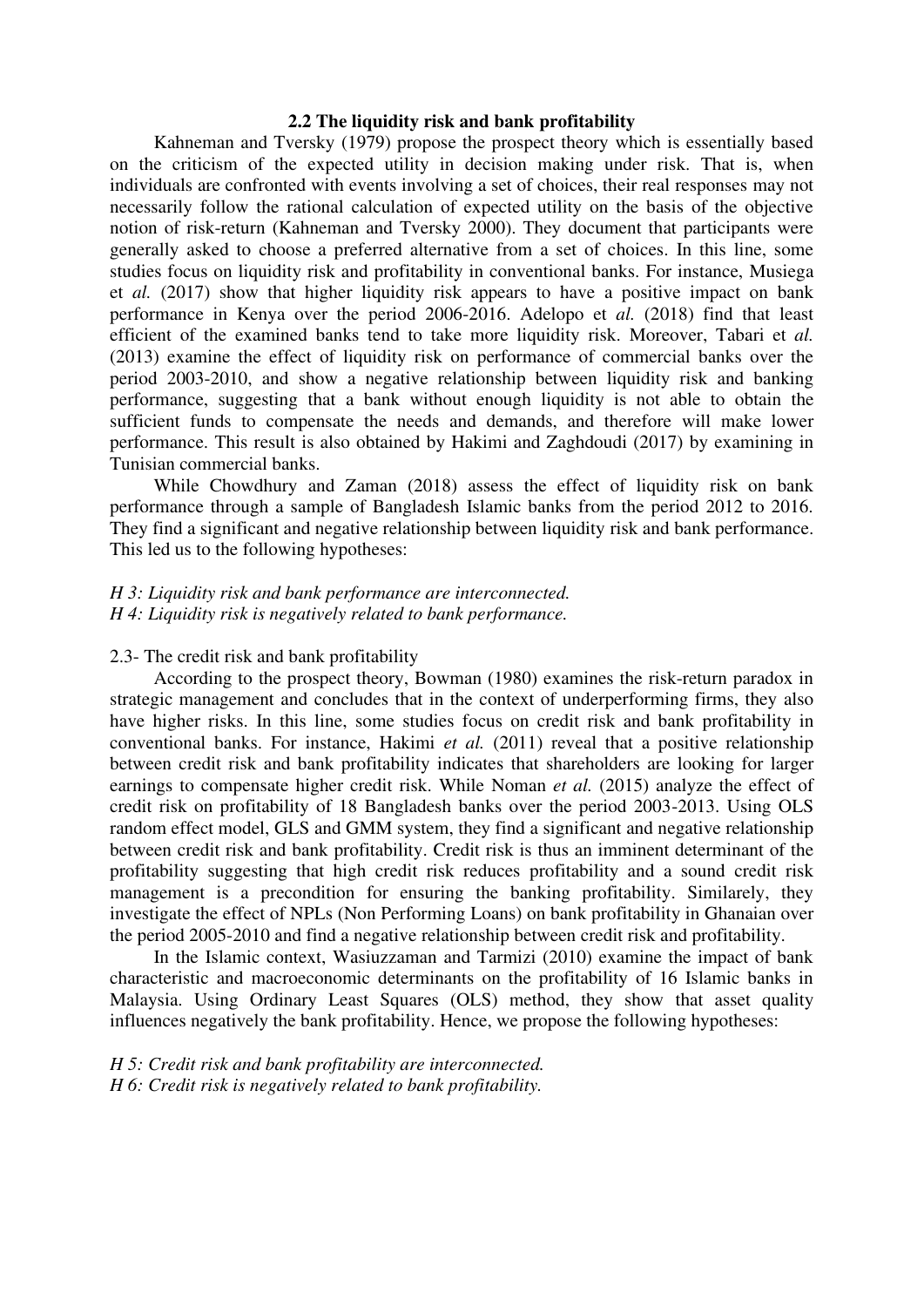#### **2.4 The jointly influence of credit and liquidity risks on bank profitability**

In this section, we report studies which analyze the jointly impact of credit and liquidity risks on banks' default probability. This hypothesis has never been examined for bank profitability concept.

In the context of corporate debt renewal, He and Xiong (2012) find that the deterioration of the market liquidity leads to an interaction between liquidity risk and credit risk. They also show that this interaction leads to the increase of business failure risk. In this same line, Imbierowicz and Rauch (2014) and Acharya and Mora (2013) report that credit and liquidity risks jointly influence the banks' default probability. More recently, Ghenimi et *al.* (2017) investigate the relationship between credit risk and liquidity risk and its impact on bank stability for a sample of 49 banks operating in the MENA region over the period 2006- 2013. They show that the interaction between credit and liquidity risks contributes to bank instability. Therefore, the finaly hypothesis is as follows:

*H 7: Liquidity risk and credit risk jointly negatively influence the bank profitability.* 

| <b>Table I- Definition of variables</b> |                                   |                                                       |                                         |                                     |  |  |  |  |
|-----------------------------------------|-----------------------------------|-------------------------------------------------------|-----------------------------------------|-------------------------------------|--|--|--|--|
| <b>Variables</b>                        | <b>Notation</b>                   | <b>Definition</b>                                     | <b>References</b>                       | <b>Expected</b><br>relation $(+/-)$ |  |  |  |  |
| Variables used to test                  |                                   |                                                       |                                         |                                     |  |  |  |  |
| the various hypotheses                  |                                   |                                                       |                                         |                                     |  |  |  |  |
| Credit risk                             | <b>CR</b>                         | Impaired loans to gross loan                          | Kabir et al. (2015)                     |                                     |  |  |  |  |
| Liquidity risk                          | LR                                | 1/Liquid assets to total assets ratio                 | Aydemir and Guloglu<br>(2017)           |                                     |  |  |  |  |
| Profitability                           | <b>PROF</b>                       |                                                       |                                         |                                     |  |  |  |  |
|                                         | Return on average<br>assets (ROA) | Net income to total assets                            | Abedifar et al. (2013),<br>Iqbal (2012) |                                     |  |  |  |  |
|                                         | Return on average<br>equity (ROE) | Net income to equity                                  |                                         |                                     |  |  |  |  |
| <b>Control Variables</b>                |                                   |                                                       |                                         |                                     |  |  |  |  |
|                                         |                                   |                                                       |                                         |                                     |  |  |  |  |
| Capital Adequacy Ratio                  | CAR                               | Equity to total assets                                | Altunbas et al. (2007)                  |                                     |  |  |  |  |
| Size                                    | Size                              | Natural logarithm of total assets                     | Chaibi and Ftiti (2015)                 |                                     |  |  |  |  |
| Cost efficiency                         | CE                                | Cost to income ratio                                  | Srairi (2019)                           |                                     |  |  |  |  |
| Income diversity                        | ID                                | $Non - interest income$                               | Srairi (2013)                           |                                     |  |  |  |  |
|                                         |                                   | Total operating income                                |                                         |                                     |  |  |  |  |
| Loan assets                             | LA                                | Net loans to total assets                             | Kabir et al. (2015)                     |                                     |  |  |  |  |
| Dummy variables                         |                                   | Islamic $= 1$ for Islamic banks and                   |                                         |                                     |  |  |  |  |
|                                         |                                   | Islamic = $0$ for conventional                        |                                         |                                     |  |  |  |  |
|                                         |                                   | banks.                                                | Ben Salah and                           |                                     |  |  |  |  |
| Financial crisis                        | Crisis                            | Financial crisis: 1 for years 2007,<br>2008 0 if not. | Boujelbene (2017)                       |                                     |  |  |  |  |
| Spring                                  | Spring                            | Spring : binary variable to capture                   |                                         |                                     |  |  |  |  |
|                                         |                                   | the impact of Arab revolutions: 1                     |                                         |                                     |  |  |  |  |
|                                         |                                   | for years                                             |                                         |                                     |  |  |  |  |
|                                         |                                   | 2011, 2012, 2013; 0 if not.                           |                                         |                                     |  |  |  |  |
| GDP growth                              | <b>GDP</b>                        | GDP Relative real Growth GDP                          | Munteanu (2012)                         |                                     |  |  |  |  |
| Inflation                               | <b>INF</b>                        | Consumer Price Index                                  | Munteanu (2012)                         |                                     |  |  |  |  |
|                                         |                                   |                                                       |                                         |                                     |  |  |  |  |

#### **3. Data and Models**

Our sample consists of 74 banks, including 25 Islamic and 49 conventional banks in countries of the MENA region over the period 2006-2015. Our study is based on real data for each bank available in the database of bankscope provided by Bureau Van Dijik and the World Bank development indicators. Table I defines all variables of our study.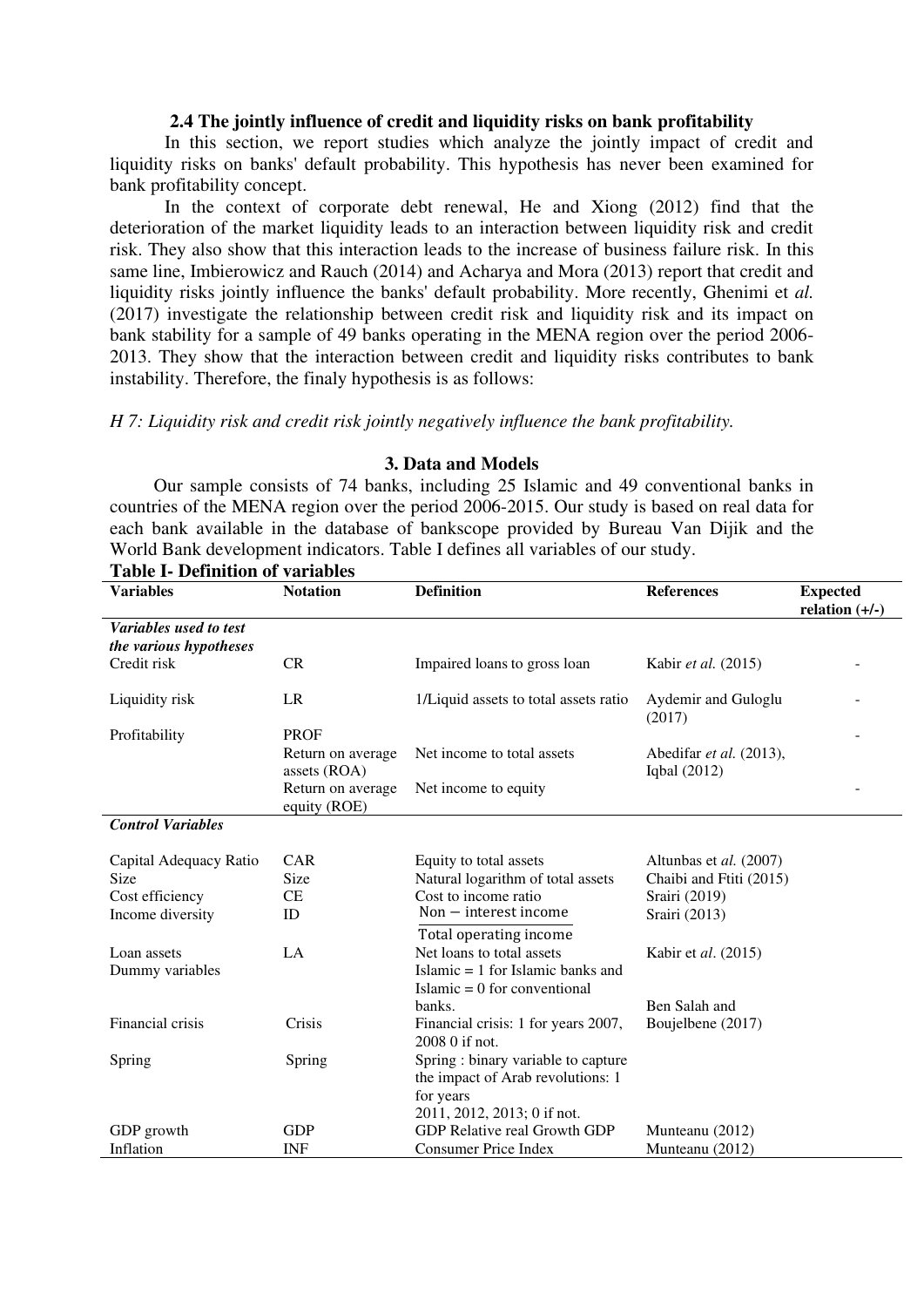To test our hypotheses, we firstly employ the structural equation approach through the three stage least squares method (3SLS), taking into account the recent crises factor (crisis and spring) and bank type to test the relationship of liquidity risk, credit risk with bank profitability.

$$
PROFi,t = C + \beta_1 PROFi,t-1 + \beta_2 CRi,t + \beta_3 LRi,t + \beta_4 Sizei,t + \beta_5 CARi,t + \beta_6 CEi,t + \beta_7 IDi,t + \beta_8 GDPi,t + \beta_9 INFi,t + \beta_{10} Crisisi,t + \beta_{11} Springi,t + \mathcal{E}i,t
$$
\n(1)

$$
CR_{i,t} = C + \beta_1 CR_{i,t-1} + \beta_2 PROF_{i,t} + \beta_3 LR_{i,t} + \beta_4 Size_{i,t} + \beta_5 CE_{i,t} + \beta_6 LA_{i,t} + \beta_7 ID_{i,t} + \beta_8 GDP_{i,t} + \beta_9 INF_{i,t} + \beta_{10} Crisis_{i,t} + \beta_{11} Spring_{i,t} + \mathcal{E}_{i,t}
$$
\n(2)

 $LR_{i,t} = C + \beta_1 LR_{i,t-1} + \beta_2 PROF_{i,t} + \beta_3 CR_{i,t} + \beta_4 Size_{i,t} + \beta_5 CAR_{i,t} + \beta_6 GDP_{i,t} + \beta_7 INF_{i,t} +$  $\beta_8$ Crisis<sub>i,t</sub> +  $\beta_9$ Spring<sub>i,t</sub> +  $\mathcal{E}_{i,t}$  (3)

Secondly, we use the generalized method of moment (GMM) system estimator developed by Blundell and Bond (1998) to test the individual and/or jointly effects of liquidity and credit risks on the bank profitability.

 $PROF_{i,t} = C + \beta_1 PROF_{i,t-1} + \beta_2 CR_{i,t} + \beta_3 LR_{i,t} + \beta_4 CR * LR_{it} + \beta_5 Size_{i,t} + \beta_6 CAR_{i,t} +$  $\beta_7 CE_{i,t} + \beta_8 ID_{i,t} + \beta_9 GDP_{i,t} + \beta_{10} INF_{i,t} + \beta_{11} Cristis_{i,t} + \beta_{12} Spring_{i,t} + \mathcal{E}_{i,t}$  (4)

#### **4. Results and interpretations**

#### **4.1 Descriptive statistics**

We employ mean value from descriptive statistics to compare the liquidity risk, credit risk and profitability of Islamic banks with respect to their counterparts. Table II reports descriptive statistics.

The descriptive analysis shows that, for Islamic banks, the mean value of CR is 5.385, LR is 0.057 and CR\*LR is 0.611 while for conventional banks, the mean value of CR is 10.342, LR is 0.094 and CR\*LR is 0.651, respectively. These results implie that conventional banks have a higher credit and liquidity risks than their Islamic peers, which presumably due to the global financial crisis. The results of Islamic banks are more pronounced, which is better compared to conventional banks. Noteworthy, conventional banks are slightly more profitable compared to Islamic banks. This is can be explained by the fact that the Islamic banks based on Sharia does not use risky assets and all transactions are based on the principle of profit and loss sharing.

| <b>Categories of banks</b> |      |        | <b>Descriptive statistics</b> |         |            |            |
|----------------------------|------|--------|-------------------------------|---------|------------|------------|
|                            |      | CR     | LR                            | $CR*LR$ | <b>ROA</b> | <b>ROE</b> |
| Islamic banks              | Obs. | 250    | 250                           | 250     | 250        | 250        |
|                            | Mean | 5.385  | 0.057                         | 0.611   | 1.956      | 5.709      |
|                            | S.D. | 17.411 | 0.083                         | 1.436   | 2.520      | 16.094     |
| <b>Conventional banks</b>  | Obs. | 490    | 490                           | 490     | 490        | 490        |
|                            | Mean | 10.342 | 0.094                         | 0.651   | 1.966      | 11.116     |
|                            | S.D. | 9.437  | 0.091                         | 2.200   | 2.388      | 25.749     |

#### **Table II- Descriptive statistics**

This table explains the descriptive statistics variables used to test the hypotheses of the study within both types of banks. LR is liquidity risk, CR is credit risk, ROE is return on equity and ROA is return on asset.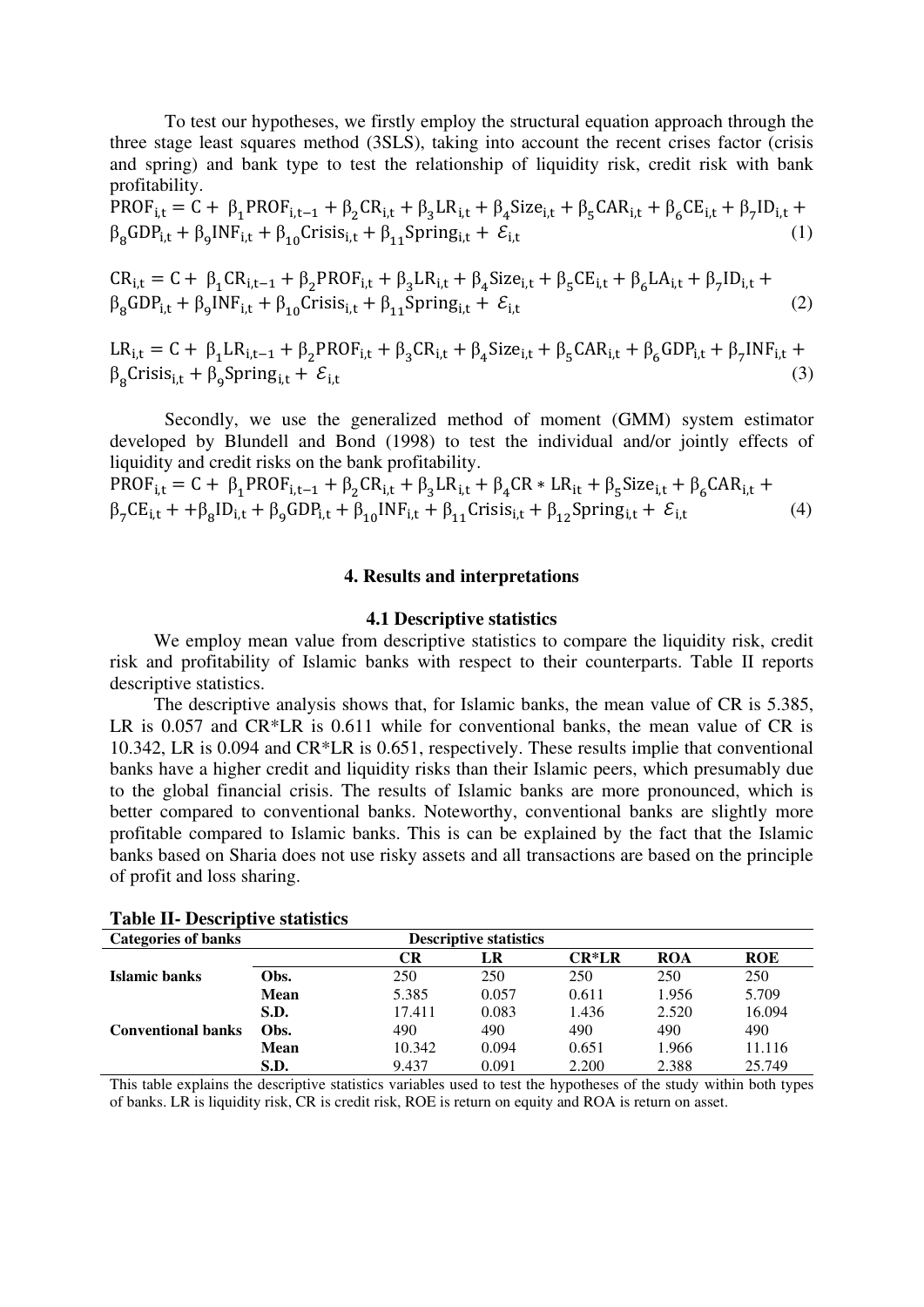According to Pearson correlation coefficients of all explanatory variables introduced in our model, we note that given the weak correlation between all variables, there is not a multicollinearity problem<sup>1</sup>.

### **4.2 Credit risk and liquidity risk relationship**

In this subsection, we examine the causal relationship between credit and liquidity risks using simultaneous equations. The structure of the products used by Islamic banks is different than their conventional counterparts, so it is likely that credit and liquidity risks have different patterns of relationship.

According to the table below, we find statistically significant negative reciprocal relationship between liquidity and credit risks for Islamic banks. This result could be explained by the fact that these banks are mainly based on the deposits that they receive on the liability side. However, they channelize and park the all deposits en employing disposable sources on the asset side of their balance sheets. Liquidity and credit risks decrease profitability of the bank, which lead to reduce the banking stability. If the credit risk is high, the bank has to decrease liquidity risk and to invest in low yield highly marketable securities at same level of tolerable level of profitability. Conversely, if the credit risk is low, the bank has to increase liquidity risk and to invest in less liquid relatively high yield securities at same level of tolerable profitability. Furthermore, according to Mollah and Zaman (2015), this result is also due to extra Sharia monitoring by the Sharia Supervisory Board which decreases credit risk and attitude of Islamic bank customers who timely honor their commitments (Baele et *al.* 2014). Thus, our first hypothesis, H1, is supported but not hypothesis, H2. Our results are consistent with the findings of Hassan *et al.* (2019) and Imbierowicz and Rauch (2014).

Regarding conventional banks and unlike their Islamic counterparts, we find a statistically significant positive reciprocal relationship between credit and liquidity risks, supporting our hypotheses, H1 and H2, and the findings of Ghenimi et *al.* (2017). This result can be explained by the fact that liquidity deterioration, due to a large number of bad debts, causes bank cannot meet the demand of the depositors and further suffer losses in rolling over its maturing debt.

## **4.3 Liquidity risk-profitability relationship**

Regarding to the conventional banking sector, and on the basis of results mentioned in table III, there is a negative and statistically significant relationship between liquidity risk and profitability measured by ROA and ROE (dependent variable) and liquidity risk (independent variable) with the values (-1.501 and -20.665, respectively) and p-values less than 0.1 (0.053 and 0.055, respectively). This result can be explained by the fact that banks with a greater liquidity risk lack stable and cheap funds, and they have to use liquid assets or more external funding to meet the demand for funding. This result is also explained by the fact that these banks face higher liquidity risk because they shift their portfolio about more profitable assets in order to increase their earnings. However, we observe a positive relationship when liquidity risk is used as dependent variable with the values (0.005 and 0.003, respectively) and p-values less than 0.1 (0.079 and 0.077, respectively). This confirms the reverse causality between the two variables. This result implies that to enjoy more income, banks have to be involved in risk-taking activities which indirectly increases their exposure to long term liquidity risk. These results support our hypotheses, H3 and H4, and consistent with the results of Beck et *al.* (2013) and Effendi and Disman (2017).

<sup>&</sup>lt;sup>1</sup> Results are available upon request.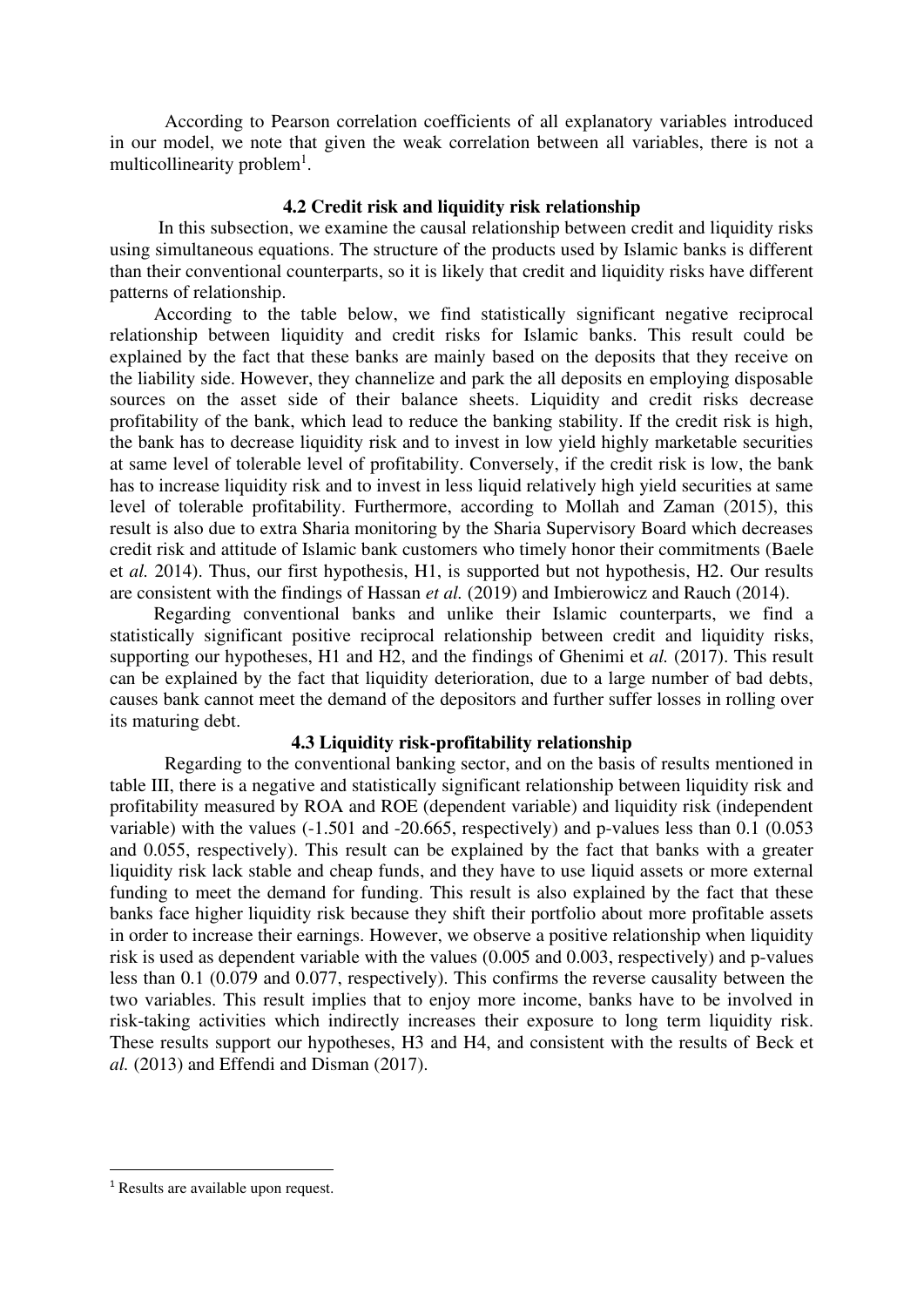| $-0.00000000000$<br>Credit risk, liquidity risk and ROE relationship |                                           |                                  |                                            |                                            |                                  | Credit risk, liquidity risk and ROA relationship |                                           |                                          |                                           |                                              |                                            |                                  |
|----------------------------------------------------------------------|-------------------------------------------|----------------------------------|--------------------------------------------|--------------------------------------------|----------------------------------|--------------------------------------------------|-------------------------------------------|------------------------------------------|-------------------------------------------|----------------------------------------------|--------------------------------------------|----------------------------------|
|                                                                      | <b>Islamic banks</b>                      |                                  |                                            | <b>Conventional banks</b>                  |                                  |                                                  | <b>Islamic</b> banks                      |                                          |                                           | <b>Conventional banks</b>                    |                                            |                                  |
| <b>Variable</b>                                                      | CR                                        | $\rm LR$                         | <b>ROE</b>                                 | CR                                         | $\rm LR$                         | <b>ROE</b>                                       | CR                                        | $\rm LR$                                 | <b>ROA</b>                                | CR                                           | LR                                         | <b>ROA</b>                       |
| <b>Constants</b>                                                     | $-25.579$<br>(0.318)                      | $-0.482$ <sup>a</sup><br>(0.001) | $-11.139$<br>(0.715)                       | $-3.496$<br>(0.787)                        | $-0.553$ <sup>a</sup><br>(0.000) | 60.113c<br>(0.065)                               | $-23.887$<br>(0.358)                      | $-0.482$ <sup>a</sup><br>(0.001)         | 0.512<br>(0.915)                          | 2.224<br>(0.864)                             | $-0.563$ <sup>a</sup><br>(0.000)           | 7.219a<br>(0.002)                |
| CR                                                                   |                                           | $-0.001$ <sup>a</sup><br>(0.002) | $-0.188^{b}$<br>(0.010)                    | $\sim$                                     | 0.002 <sup>a</sup><br>(0.000)    | $-1.037$ <sup>a</sup><br>(0.000)                 | $\sim$                                    | $-0.001$ <sup>a</sup><br>(0.001)         | $-0.005c$<br>(0.066)                      |                                              | 0.002 <sup>a</sup><br>(0.000)              | $-0.096$ <sup>a</sup><br>(0.000) |
| LR                                                                   | $-22.824^{b}$<br>(0.024)                  |                                  | $-21.266c$<br>(0.076)                      | 15.287 <sup>a</sup><br>(0.000)             |                                  | $-20.665$ <sup>c</sup><br>(0.055)                | $-27.046$ <sup>a</sup><br>(0.007)         |                                          | $-0.968$ <sup>c</sup><br>(0.061)          | 14.827 <sup>a</sup><br>(0.000)               |                                            | $-1.501c$<br>(0.053)             |
| <b>ROE</b>                                                           | $-0.141$ <sup>a</sup><br>(0.008)          | 0.007 <sup>c</sup><br>(0.055)    |                                            | $-0.082$ <sup>a</sup><br>(0.000)           | 0.003 <sup>c</sup><br>(0.077)    |                                                  |                                           |                                          |                                           |                                              |                                            |                                  |
| <b>ROA</b>                                                           |                                           |                                  |                                            |                                            |                                  |                                                  | $-0.129$ <sup>c</sup><br>(0.079)          | 0.006<br>(0.801)                         |                                           | $-1.041$ <sup>a</sup><br>(0.000)             | 0.005 <sup>c</sup><br>(0.079)              |                                  |
| <b>Size</b>                                                          | 1.481<br>(0.113)                          | $-0.007$<br>(0.149)              | 5.217 <sup>a</sup><br>(0.000)              | $-1.108$ <sup>a</sup><br>(0.007)           | $-0.007$<br>(0.119)              | $-0.255$<br>(0.821)                              | 0.868<br>(0.349)                          | $-0.005$<br>(0.268)                      | $0.512^{a}$<br>(0.002)                    | $-1.088$ <sup>a</sup><br>(0.008)             | $-0.007$<br>(0.122)                        | $-0.043$<br>(0.595)              |
| LA                                                                   | $-9.592$ <sup>a</sup><br>(0.000)          |                                  |                                            | $-0.859$<br>(0.601)                        |                                  |                                                  | $-9.056$ <sup>a</sup><br>(0.000)          |                                          |                                           | $-1.610$<br>(0.330)                          |                                            |                                  |
| ID                                                                   | 3.804 <sup>c</sup><br>(0.052)             |                                  | $-2.358$ <sup>a</sup><br>(0.001)           | $-4.593$ <sup>a</sup><br>(0.003)           |                                  | $-1.313$<br>(0.347)                              | $3.525$ <sup>c</sup><br>(0.076)           |                                          | $-0.312$ <sup>a</sup><br>(0.006)          | $-4.298$ <sup>a</sup><br>(0.005)             | $\sim$                                     | $-0.070$<br>(0.483)              |
| CE                                                                   | 18.822 <sup>a</sup><br>(0.000)            |                                  | $-10.730$ <sup>a</sup><br>(0.004)          | $-7.699$ <sup>a</sup><br>(0.003)           |                                  | $-17.064^{\rm b}$<br>(0.037)                     | $20.134^{a}$<br>(0.000)                   |                                          | $-2.200a$<br>(0.000)                      | $-9.455^{\rm a}$<br>(0.000)                  |                                            | $-1.786$ <sup>a</sup><br>(0.002) |
| <b>CAR</b>                                                           |                                           | 0.002 <sup>b</sup><br>(0.041)    | $0.034^{b}$<br>(0.026)                     | ÷.                                         | $-0.001$ <sup>a</sup><br>(0.002) | 1.329 <sup>a</sup><br>(0.000)                    | $\omega$                                  | 0.001 <sup>b</sup><br>(0.037)            | 0.005 <sup>b</sup><br>(0.023)             | $\sim$                                       | $-0.002a$<br>(0.003)                       | $0.160^{a}$<br>(0.000)           |
| <b>Crisis</b>                                                        | 1.718<br>(0.424)                          | $-0.010$<br>(0.448)              | 5.948<br>(0.18)                            | $-1.602b$<br>(0.048)                       | 0.003<br>(0.782)                 | $-4.330c$<br>(0.079)                             | 1.038<br>(0.635)                          | $-0.006$<br>(0.654)                      | $1.004^{\rm B}$<br>(0.011)                | $-1.492^C$<br>(0.063)                        | 0.003<br>(0.803)                           | $-0.246$<br>(0.164)              |
| <b>Spring</b>                                                        | $-0.630$<br>(0.742)                       | 0.004<br>(0.766)                 | $-2.596$<br>(0.247)                        | $-0.596$<br>(0.419)                        | 0.010<br>(0.274)                 | $-1.249$<br>(0.574)                              | $-0.291$<br>(0.881)                       | 0.002<br>(0.864)                         | $-0.388$<br>(0.275)                       | $-0.587$<br>(0.423)                          | 0.0104<br>(0.265)                          | $-0.127$<br>(0.428)              |
| <b>INF</b>                                                           | 15.002<br>(0.217)                         | $0.288^{a}$<br>(0.000)           | 10.191<br>(0.472)                          | 21.671 <sup>a</sup><br>(0.000)             | $0.323^{a}$<br>(0.000)           | $-13.562$<br>(0.413)                             | 13.388<br>(0.277)                         | $0.287$ <sup>a</sup><br>(0.000)          | 1.465<br>(0.514)                          | 21.662 <sup>a</sup><br>(0.000)               | 0.328 <sup>a</sup><br>(0.000)              | $-1.943$<br>(0.103)              |
| <b>GDP</b>                                                           | $-0.134$<br>(0.394)                       | $-0.001$<br>(0.236)              | $-0.049$<br>(0.800)                        | $-0.341$ <sup>a</sup><br>(0.000)           | $-0.005$<br>(0.101)              | 0.072<br>(0.727)                                 | $-0.137$<br>(0.391)                       | $-0.001$<br>(0.292)                      | 0.010<br>(0.746)                          | $-0.342$ <sup>a</sup><br>(0.000)             | $-0.001c$<br>(0.091)                       | 0.014<br>(0.339)                 |
| R <sub>2</sub> test                                                  | 0.88<br>(0.379)                           | $-1.21$<br>(0.227)               | 1.09<br>(0.277)                            | 1.28<br>(0.199)                            | $-1.69c$<br>(0.092)              | $-1.46$<br>(0.145)                               | 0.78<br>(0.438)                           | $-1.20$<br>(0.230)                       | 1.19<br>(0.233)                           | 1.14<br>(0.253)                              | $-1.74^c$<br>(0.081)                       | $-2.01$<br>(0.044)               |
| Hansen J-test                                                        | 14.75                                     | 16.47                            | 22.15                                      | 36.12                                      | 31.16                            | $41.84^{b}$                                      | 14.57                                     | 12.33                                    | 18.51                                     | 35.69                                        | 31.19                                      | 41.98 <sup>b</sup>               |
| <b>DWH</b> test                                                      | (0.973)<br>41.549 <sup>a</sup><br>(0.000) | (0.958)<br>89.71ª<br>(0.002)     | (0.681)<br>105.214 <sup>a</sup><br>(0.000) | (0.113)<br>177.657 <sup>a</sup><br>(0.000) | (0.310)<br>198.213ª<br>(0.000)   | (0.026)<br>$149.645^a$<br>(0.000)                | (0.975)<br>31.309 <sup>a</sup><br>(0.000) | (0.995)<br>69.51 <sup>a</sup><br>(0.009) | (0.857)<br>65.214 <sup>a</sup><br>(0.000) | (0.122)<br>$187.657$ <sup>a</sup><br>(0.000) | (0.309)<br>167.708 <sup>a</sup><br>(0.000) | (0.025)<br>159.345<br>(0.000)    |

## **Table III- Bank profitability, credit risk and liquidity risk relationship: simultaneous equations**

Notes: Hansen-test refers to the over-identification test for the restrictions in GMM estimation. AR (2) test is the test of the second-order autocorrelation in first differences. Durbin-Wu-Hausman (DWH) test of the endogeneity. () indicate p-value. a, b, c denote 1%, 5% and 10% significance levels, respectively.

For Islamic banks, we find the same results obtained for conventional banks. This implies that required liquidity may ovoid banks from quick fail or insolvency. To enjoy more profitability, Islamic banks are mainly dependent on investment in illiquid assets which raises the liquidity risk and hence reduces the bank profitability. Moreover, the reverse result implies that the bank can use its good revenue to cover its short-term obligation. Thus, our hypotheses, H3 and H4 are supported but using ROA as independent variable, the hypothesis, H3, is not supported. This result confirms the finding of Iqbal (2012) and Chowdhury and Zaman (2018). Finally, the results suggest the existence of significant simultaneous interdependencies between liquidity risk and profitability for both Islamic banks and conventional banks.

#### **4.4 Credit risk-profitability relationship**

Regarding conventional banks, the results exposed in table III reveal well that a statistically significant negative reciprocal relationship prevails between credit risk and bank profitability, using ROA and ROE. The negative reciprocal relationship between credit risk and bank profitability supports our hypotheses, H5 and H6, and is in line with the finding of Chitan (2012), Chaibi and Ftiti (2015) and Kabir *et al.* (2015). This result may be explained by an increase of credit risk suggests greater monitoring efforts, which are likely to lead to a rise in the expenses and, hence, to a further decrease of profitability. This seems to be in line with our expectations providing that profitable banks have better risk management skills. The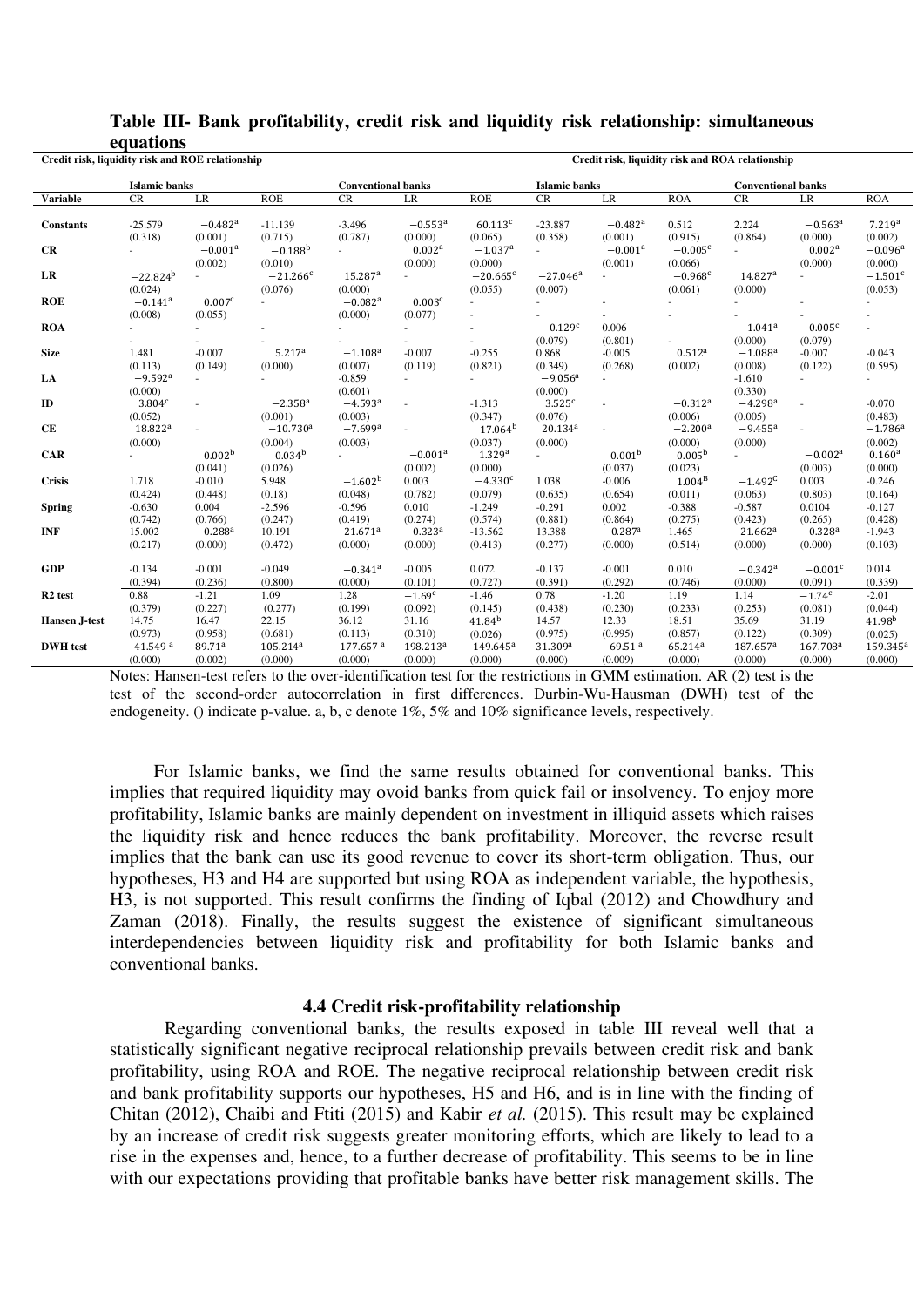reverse result when credit risk is used as dependent variable can be explained by the fact that higer returns decrease the credit risk which means that the growth in lending leads to score better performance and that performance serves as a proxy for the quality of management.

For Islamic banks, according to table III, we find statistically significant and negative reciprocal relationship between credit risk and bank profitability using ROA and ROE, implying that higher credit risk reduces bank profitability. Our finding supports our hypotheses, H5 and H6, and is in line with those of Chaibi and Ftiti (2015) and Trad *et al.* (2017). This could be explained by the fact that information asymmetry between the loan providers and their customers is likely to result into a high credit risk which reduces bank profitability. The reverse result when credit risk is used as dependent variable seems to be in line with our expectations of profitable banks that have better risk management skills. Therefore, our 3SLS findings confirm negative significant simultaneous interdependencies between credit risk and profitability within both banking systems.

### **4.5 Impact of liquidity and credit risks on bank profitability**

In order to test the validity of the instruments, we use the Hansen test for the overidentifying restrictions in the GMM estimation. Results presented in Table IV show that the model is valid and does not suffer from any over-identifying problem and that the nonsignificance of the AR (2) statistics indicates the consistency of the GMM estimates. In addition, the lagged dependent variable is statistically significant with a positive sign for Islamic banks but negative for conventional banks. Table IV displays values of (0.147, 0.044) and  $(-0.284, -0.359)$ , respectively, with p-values  $< 0.1$ , which proves the dynamic character. Therefore, we validate the choice of a dynamic specification for our model. Results are presented in Table IV below.

First, it seems that the liquidity risk variable has a negative and significatif influence on both measures of dependent variables (ROA and ROE) in Islamic and conventional banks. This result implies that the negative sign of liquidity risk depends on whether or not at times of uncertainty banks decide to diversify their portfolios, which leads to an increase in their liquidity holding to compensate their risks, and hence lower returns (Christos Staikouras *et al.* 2008). These results indicate that the available liquidity may also be channeled into other activities and financial instruments for generating higher profits. This result supports our hypothesis, H4, and the findings of Iqbal (2012) and Beck et *al.* (2013).

Second, credit risk has a negative and highly significant effect on profitability within both banking systems using ROA and ROE. This can be explained by the fact that higher levels of non-performing loans increase the non-payments of credits, which decrease banking income and could even lead to a decrease in bank's profitability. In the other hand, banks become more rigid and more restrictive towards credit distribution when borrowers are unable to fulfil their commitments, which reduce interest revenues and eventually leads to low levels of bank profitability. This result can also be explained by the fact that extra Sharia monitoring on the part of Sharia Supervisory Board reduces credit risk. These results support our hypothesis, H6, and the findings obtained by Trad *et al.* (2017) and Chitan (2012).

Then, the interaction term of the credit risk with the liquidity risk has a significant negative effect on both banking systems' profitability, not supporting our hypothesis, H 7. This negative interaction between credit risk and liquidity risk indicates that the increase of credit risk will decrease the significance effect of liquidity risk on profitability. Likewise, seeing that the impact of liquidity risk on bank profitability is negative, this effect will be less negative with increasing credit risk. As a result, the association between credit risk and liquidity risk will reduce the value of the effect of each risk on profitability.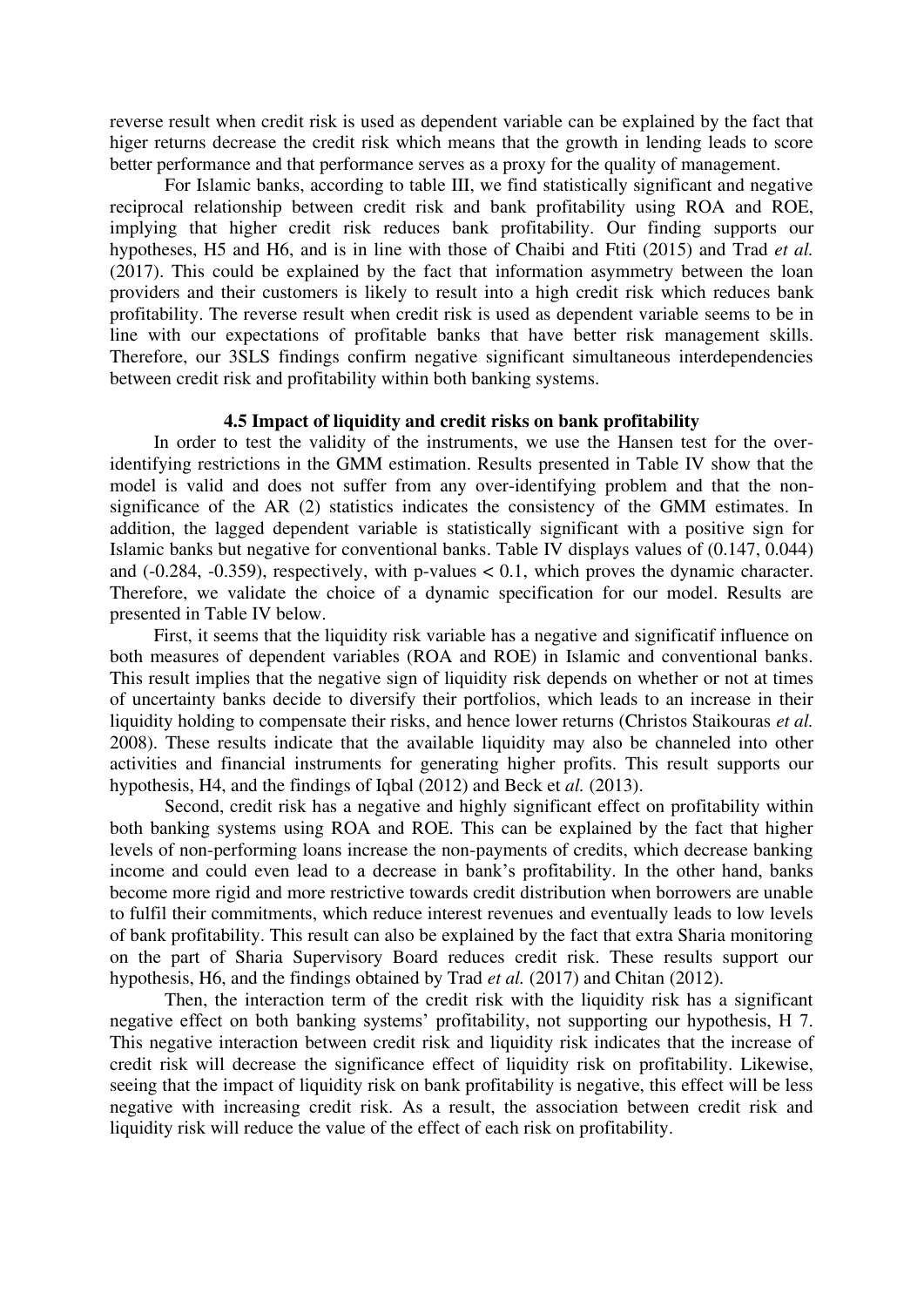|                     | <b>Conventional banks</b> |                | <b>Islamic banks</b> |                |
|---------------------|---------------------------|----------------|----------------------|----------------|
|                     | <b>ROA</b>                | <b>ROE</b>     | <b>ROA</b>           | <b>ROE</b>     |
| $ROA-1$             | $-0.284***$               |                | $0.147***$           |                |
|                     | (0.000)                   |                | (0.000)              |                |
| $ROE-1$             |                           | $-0.359***$    |                      | $0.044***$     |
|                     |                           | (0.000)        |                      | (0.000)        |
|                     |                           |                |                      |                |
| LR                  | $-0.737*$                 | $-3.836**$     | $-3.686***$          | $-4.695**$     |
|                     | (0.062)                   | (0.050)        | (0.000)              | (0.034)        |
| CR                  | $-0.183***$               | $-2.374***$    | $-0.037***$          | $-0.558***$    |
|                     | (0.000)                   | (0.000)        | (0.000)              | (0.000)        |
| $CR*LR$             | $-0.189***$               | $-3.200***$    | $-0.466***$          | $-0.852***$    |
|                     | (0.000)                   | (0.000)        | (0.000)              | (0.001)        |
| <b>Size</b>         | $-0.096*$                 | $-2.199***$    | $0.345***$           | 4.480***       |
|                     | (0.089)                   | (0.003)        | (0.000)              | (0.000)        |
| <b>CAR</b>          | $0.195***$                | $1.672***$     | $0.0113***$          | $0.066***$     |
|                     | (0.000)                   | (0.000)        | (0.000)              | (0.000)        |
| <b>CE</b>           | $-2.281***$               | $-25.137***$   | $-1.282***$          | $-6.071***$    |
|                     | (0.000)                   | (0.000)        | (0.000)              | (0.000)        |
| ID                  | $-0.279***$               | $-4.482***$    | $-0.398***$          | $-3.762***$    |
|                     | (0.000)                   | (0.000)        | (0.000)              | (0.000)        |
| <b>INF</b>          | 0.517                     | 22.730***      | $-1.850***$          | 9.032**        |
|                     | (0.128)                   | (0.000)        | (0.000)              | (0.030)        |
| <b>GDP</b>          | $0.002*$                  | $0.127***$     | $0.021***$           | $0.040*$       |
|                     | (0.095)                   | (0.005)        | (0.000)              | (0.066)        |
| <b>Crisis</b>       | $-0.470***$               | $-7.083***$    | 0.398                | 3.316          |
|                     | (0.000)                   | (0.000)        | (0.930)              | (0.402)        |
| <b>Spring</b>       | $-0.166***$               | $-1.592***$    | 0.094                | 1.321          |
|                     | (0.000)                   | (0.000)        | (0.292)              | (0.130)        |
| Constant            | $4.275***$                | 21.759***      | $6.574***$           | $-5.719$       |
|                     | (0.000)                   | (0.008)        | (0.000)              | (0.402)        |
| Obs.                | 441                       | 441            | 225                  | 225            |
| <b>Instruments</b>  | 39                        | 39             | 39                   | 39             |
| $AR(1)-p-value$     | $-2.18(0.029)$            | $-1.78(0.075)$ | $-1.74(0.082)$       | $-1.34(0.181)$ |
| $AR(2)$ -p value    | $-1.60(0.109)$            | $-1.25(0.212)$ | 1.21(0.227)          | 1.04(0.299)    |
| Hansen test-p value | 42.03 (0.24)              | 38.35 (0.56)   | 17.11 (0.906)        | 20.08 (0.788)  |

#### **Table IV- The GMM results**

Notes: LR is liquidity risk, CR is credit risk, CAR is Capital Adequacy Ratio, ROE is Return On Equity, ROA is Return On Asset, CE is cost efficiency, ID is income diversity, FC is financial crisis. Hansen test, if moreidentifications restrictions are valid, the null hypothesis is valid. The AR (1) and (2) test of first and second order serial correlation, and the null hypothesis is that there is no serial correlation. \*, \*\*, \*\*\* indicate 10%, 5% and 1% significance levels, respectively. () indicate p-value

Regarding control variables, Table IV highlights that bank size is negative and statistically significant across all profitability measures for conventional banks and positive for Islamic banks. This implies that Islamic banks have a better position to diversify their investments and asset portfolio, allowing them to reduce risk and thus enhance their profitability. For conventional banks, the negative relationship between bank size and profitability can be explained by the fact that large banks are hard to manage and their growing need for management costs leads to lower profits. This result supports the findings of Akhtar *et al.* (2011) for Islamic banks and those of Tan (2017) for conventional banks.

The capital adequacy ratio has a positive and statistically significant across all measures of profitability for both banking systems. Actually, a high capital adequacy may reduce the borrowing cost and risks, which further enhances bank profitability and, hence improves the investors' confidence level in the bank, allowing them to more invest in stock markets. This result supports the findings of Ouerghi (2014) for conventional banks and those of Choong *et al.* (2012) for Islamic banks.

The income diversity has a negative and significant effect on ROE and ROA within both banking systems, which supports with the findings of Laeven and Levine (2007) and Tan (2017). This result supports that when the level of diversification is higher, the agency problems emerging from financial conglomerates increase in severity, such that the diversification affects negatively the bank profitability.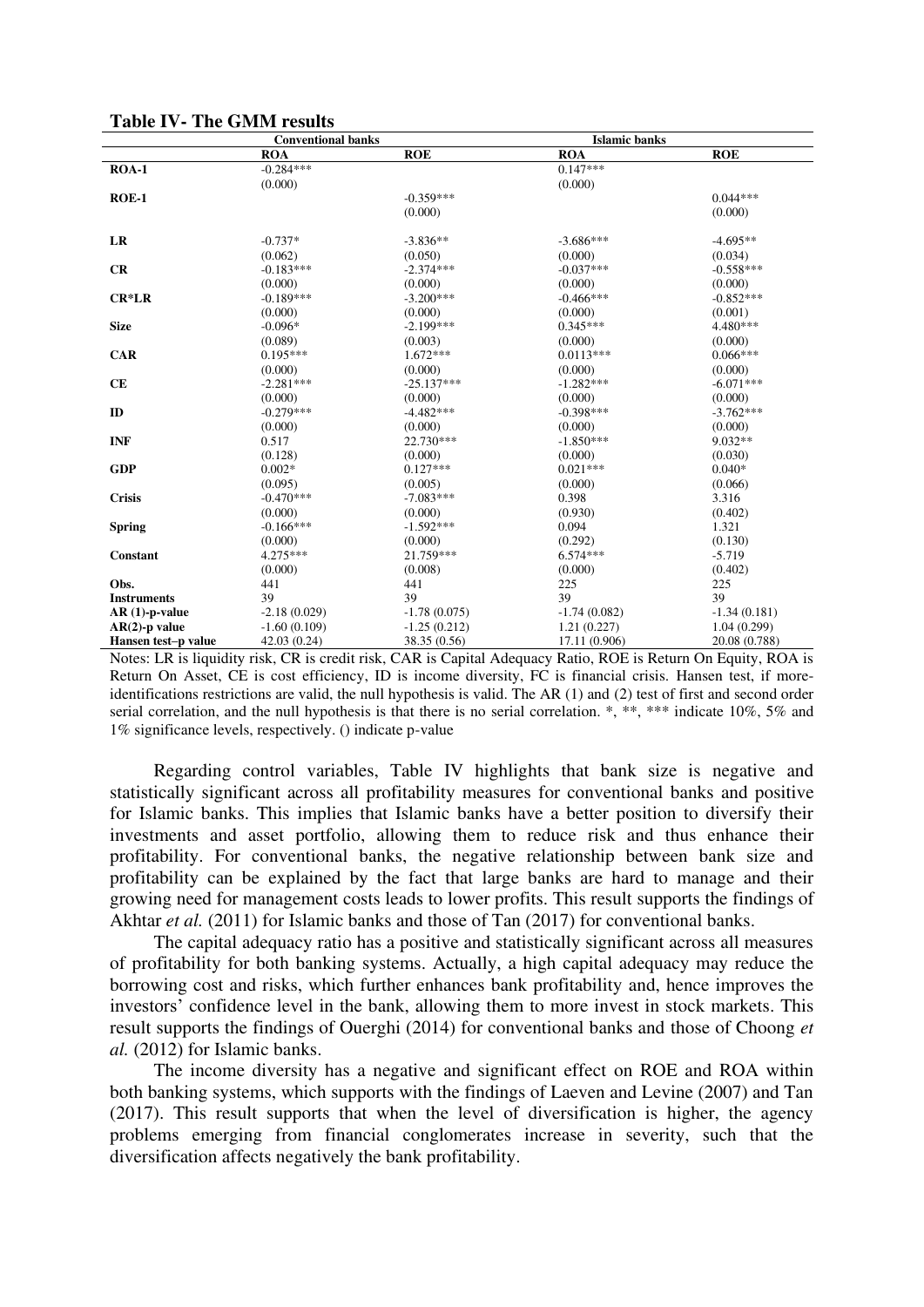Cost efficiency appears to be an important determinant of profitability within both types of banks. However the negative effect means that there is a mismanagement of efficiency in expenses since banks pass on part of increased cost to customers and the remaining part to profits. This is in contrast to the results of Mbella and Magloire (2017).

In regards to both Islamic and conventional banking systems, reached results notice that inflation turns out to be positively related to bank profitability except for Islamic banks when ROA is used, the coefficient is not statistically significant. This is consistent with the findings of Wasiuzzaman and Tarmizi (2010) in Malaysian Islamic banks. The negative impact of inflation may indicate that currency collapse helps engender a decrease in deposit volumes which leads to a tightening of credit, and therefore a decrease of bank profitability. For conventional banks, the result can mean that high inflation rate generally leads to higher loan rates, and consequently higher revenues.

The GDP coefficient relevant to both banking systems were revealed to be significantly and positively linked to bank profitability. This implies that if economy grows, the demand for lending increases and the credit quality will be improved and this further leads to an increase of banks' profitability. This result supports the findings of Sufian and Habibullah (2010).

The financial crisis as well as Arab spring has a negative effect on the profitability of conventional banks, confirming the finding of Hamdi *et al.* (2018). This result can be explained by the fact that these crises certainly cause an increase in toxic loans, which prompt the majority of depositors to withdraw their funds, thus led to an inability to repay, a lack of bank liquidity, and hence a decrease in profitability. Note that Islamic banks show a positive effect of financial crises on profitability, but not significant. These results may indicate that Islamic banks are less risky but still able to generate high profits. For this reason, the Islamic products become closely linked to the real economy.

Finally, we follow three stages robustness checks to ensure whether the empirical results remain unchanged. We re-estimate our model firstly by integrating the financial crisis with other independent and control variables and secondly, by integrating the spring with other independent and control variables. Then, we eliminate the GDP, inflation rate, financial crisis and spring from our control variables set. We employ a system-GMM estimator to check the robustness of our results. This method is employed to verify the credit and liquidity risks have influence on the bank profitability. As expected, the findings of these robustness tests further validate our main results. Therefore, the system-GMM estimator supports our previous results obtained by the system-GMM and 3SLS approaches, which suggests that our empirical results are robust.<sup>2</sup>

#### **5. Conclusion**

We investigate the effect of liquidity and credit risks on bank profitability using a panel dataset of 25 Islamic banks and 49 conventional banks operating in the MENA region over the period 2006-2015. Using the 3SLS estimator, we find that credit risk-liquidity risk, liquidity risk- profitability, and credit risk-profitability have reciprocal relationships in Islamic and conventional banks. Moreover, using system-GMM, we show that each risk category has a significant impact on bank profitability. We also document that the interaction between both types of risks has a significant impact on bank profitability. In most of the results, no difference between both banking systems was found. The absence of differences between both banking systems can reflect the similarity in terms of practices. Hence, these results reveal that credit and liquidity risks are important in understanding bank profitability. In this sense, a

<sup>2</sup> Robustness test results are available upon request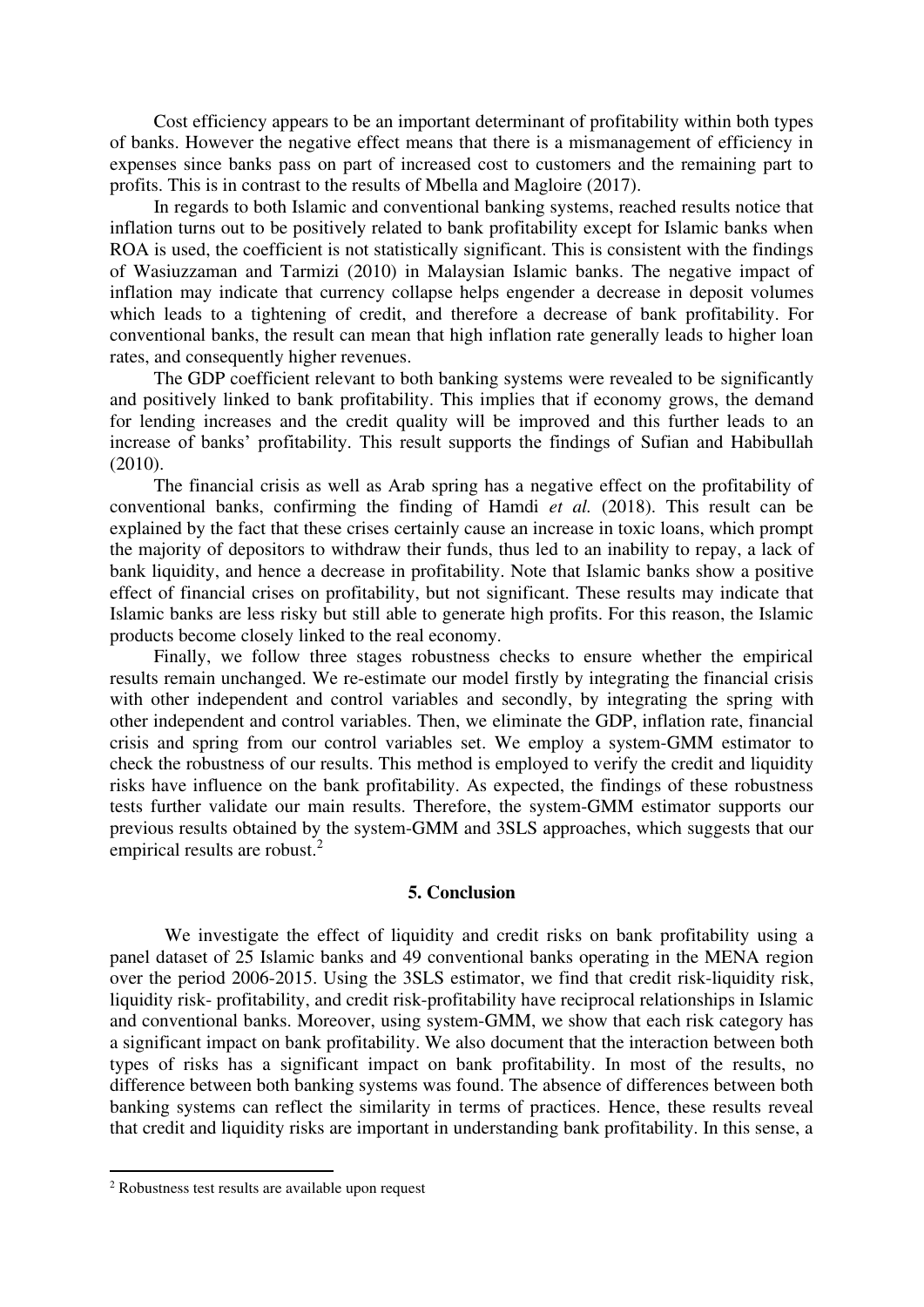decrease in liquidity and an increase in credit risk reduce bank profits and leads to instability in banking system. Moreover, we find that the negative interaction term between credit risk and liquidity risk reduces the value of the effect of each risk on profitability.

Our study has many contributions. Firstly, we use the interaction between credit risk and liquidity risk rather than the commonly used one of the two risks as the determinants of profitability in the literature. We argue this choice that the banks are exposed to more credit (liquidity) risk over the business cycles and are received a great deal of attention during the past years as documented in prior literature (Imbierowicz and Rauch 2014, and Ghenimi *et al.* 2017). These terms help us to understand how liquidity (credit) risk affects profitability. Secondly, on the empirical side, this study is the first to use two complementary approachs such as the structural equation approach through 3 stage least squares method (3SLS) and dynamic panel data approach compared to other studies that use the ordinary least squares (OLS) estimator (with fixed and random effects) which has a problem parameter estimates which are bias and inconsistent or potential endogeneity problem. Hence, the advantage of two approachs is to solve these problems. Thirdly, our study is conducted in an important period of time crises. Our period of study began in the year 2006 and ended in the year 2015, taking into account the effect of financial crisis and spring (Arab revolutions). So, taking into account the variability of the credit and liquidity risks in such long periods and its effect on the change of profitability and on the direction of the change seems to be interesting.

 Finally, our study also has some recommendations for policymakers, risk managers in banks and regulators. First, it is intended to help bank managers to improve the banking performance by more effectively managing through monitoring the levels of the credit risk and liquidity risk. However, Islamic banks should also launch research and development programs to develop and create Islamic financial markets to resolve the problems of excess liquidity. Second, our results imply that a joint management of liquidity and credit risks in a bank could substantially increase bank profitability. Finally, our results support recent regulatory efforts established by Basel III framework which put more emphasis on the importance of the liquidity risk management.

#### **References**

- Abedifar, P. Molyneux, P and A. Tarazi (2013) "Risk in Islamic banking" *Review of Finance* **17**(6), 2035–2096.
- Acharya, V.V and N. Mora (2013)" a crisis of banks as liquidity providers" *The journal of finance* (in press).
- Adelopo, I. Lloydking, R and V. Tauringana (2018) "Determinants of bank profitability before, during, and after the financial crisis" *International Journal of Managerial Finance* **14**(4), 378- 398.
- [Akhtar,](https://www.researchgate.net/scientific-contributions/60022213_Muhammad_Farhan_Akhtar) M.F. [Ali,](https://www.researchgate.net/scientific-contributions/64812839_Khizer_Ali) K and S. [Sadaqat](https://www.researchgate.net/scientific-contributions/67871190_Shama_Sadaqat) (2011) "Factors Influencing the Profitability of Islamic Banks of Pakistan" *[International Research Journal of Finance and Economics](https://www.researchgate.net/journal/1450-2887_International_Research_Journal_of_Finance_and_Economics)* **66**, 125-132.
- Altunbas, Y. Carbo, S. Gardener, E.P.M and P. Molyneux (2007) "Examining the relationship between capital, risk and efficiency in European banking" *Eur.Financ. Manage* **13**(1), 49–70.
- Aydemir, R and B. Guloglu (2017) "How do banks determine their spreads under credit and liquidity risks during business cycles?" *Journal of International Financial Market, Institutions and Money* 46 (Janvier), 147-157.
- Baele, L. Farooq, M and S. Ongena (2014) "Of religion and redemption: evidence from default on Islamic loans"*Journal of Banking and Finance* **44**, 141-159.
- Bakoush, M. Abouarab, R and S. Wolfe (2019) "Disentangling the Impact of Securitization on Bank Profitability" *[Research in International Business and Finance](https://www.researchgate.net/journal/0275-5319_Research_in_International_Business_and_Finance)* **47**(C), 519–537.
- Beck, T. Demirguc-kunt, A and O. Merrouch (2013) "Islamic vs. Conventional banking: business model, efficiency and stability" *Journal of banking and finance* **37**(2), 433-447.
- Ben Salah, M.I and A.M. Boujelbene (2017) "Behavioral explanation for risk taking in Islamic and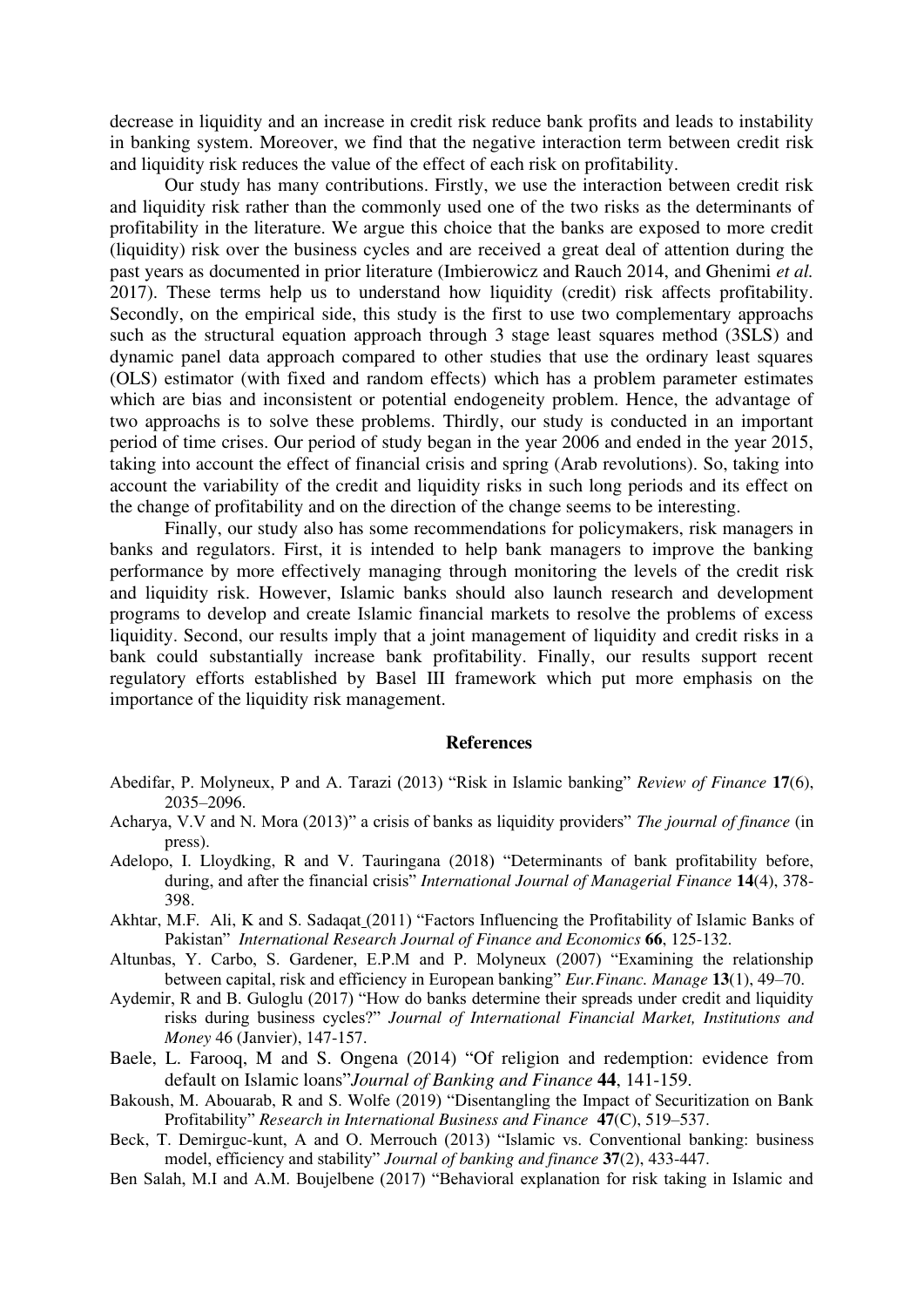conventional banks", *Research in International Business and Finance*.

- Berger, A. N and C. H. S. Bouwman (2013) "How does capital affect bank performance during financial crises?" *Journal of Financial Economics* **109**(1), 146-176.
- Bitar, M. Hassan, M.K and T. Walker (2017) "Political Systems and the Financial Soundness of Islamic Banks" *[Journal of Financial Stability](https://www.researchgate.net/journal/1572-3089_Journal_of_Financial_Stability)* **31**, 18-44.
- Blundell, R and S. Bond (1998) "Initial conditions and moment restrictions in dynamic panel data models" *Journal of Econometrics* **87**(1), 115-143.
- Bowman, E.H. (1980) "A Risk/Return paradox for strategic management" *Sloan Management Review*  **21**(3), 17–31.
- Brisson, Z and K. Kate (2012) "Tunisia -From revolutions to institutions" *Washington DC: World Bank* 1-2*.*
- Bryant, J. (1980) "A model of reserves, bank runs and deposit insurance" *Journal of Banking and Finance* **4**(4), 335-344.
- [Cai,](https://papers.ssrn.com/sol3/cf_dev/AbsByAuth.cfm?per_id=363937) F and X. [Zhang](https://papers.ssrn.com/sol3/cf_dev/AbsByAuth.cfm?per_id=1324837) (2017) "Structural Reform for Economic Growth" *Australian Economic Review* **50**(4), 450-459.
- Chaibi, H and Z. [Ftiti](https://econpapers.repec.org/RAS/pft1.htm) (2015) "Credit risk determinants: Evidence from a cross-country study" *[Research in International Business and Finance](https://econpapers.repec.org/article/eeeriibaf/)* **33**(C), 1-16.
- [Chitan](https://www.researchgate.net/scientific-contributions/2026907707_Gheorghe_Chitan), G. (2012) "Corporate Governance and Bank Performance in the Romanian Banking Sector" *[Procedia Economics and Finance](https://www.researchgate.net/journal/2212-5671_Procedia_Economics_and_Finance)* **3** (2012), 549–554.
- Choong, Y.V. Thim, C.K and B.T. Kyzy (2012) "Performance of Islamic commercial banks in Malaysia: An empirical study" *Journal of Islamic Economics Banking and Finance* **8**(2), 67- 79.
- Chowdhury, Md.M and S. Zaman (2018) "Effect of Liquidity Risk on Performance of Islamic banks in Bangladesh" *Journal of Economics and Finance (IOSR-JEF*) **9**(4), 01-09.
- [Christos Staikouras,](https://www.researchgate.net/profile/Christos_Staikouras) S. [Mamatzakis,](https://www.researchgate.net/profile/Emmanuel_Mamatzakis) E.C and A.K. [Filippaki](https://www.researchgate.net/scientific-contributions/33439946_Anastasia_Koutsomanoli-Filippaki) (2008) "Cost efficiency of the banking industry in the South Eastern European region" *[Journal of International Financial Markets](https://www.researchgate.net/journal/1042-4431_Journal_of_International_Financial_Markets_Institutions_and_Money)  [Institutions and Money](https://www.researchgate.net/journal/1042-4431_Journal_of_International_Financial_Markets_Institutions_and_Money)* **18**(5), 483-497.
- Diamond, D. W and P. H. Dybvig (1983) "Bank Runs, Deposit Insurance, and Liquidity" *The Journal of Political Economy* **91**(3), 401-419.
- Effendi, K. A and D. Disman (2017) "Liquidity risk: comparison between Islamic and conventional banking" *European Research Studies Journal* **20** (2A), 308-318.
- Ghenimi, A. Chaibi, H and M.A.B. Omri (2017) "The effects of liquidity risk and credit risk on bank stability: evidence from the MENA region" *Borsa Istanbul Review* **17**(4), 238-248.
- Ghosh, S. (2015) "Political transition and bank performance: How important was the Arab Spring?",*Journal of Comparative Economics*.
- Hakimi, A and K. Zaghdoudi (2017) "liquidity risk and bank performance: an empirical test for Tunisian banks" *Business and Economic Research* **7**(1), ISSN 2162-4860.
- Hakimi. A. Djelassi M and H. Hamdi (2011) "Financial Liberalization and Banking Profitability: A Panel Data Analysis for Tunisian Banks" *International Journal of Economics and Financial Issues* **1**(2), 19-32.
- Hamdi, H. Rachdi, H. Hakimi, A and K. Guesmi (2018) "What drives banking profitability after the international financial crisis of 2008? Evidence from Eurozone banks" *Bankers, Markets and Investors 152-153*, 21–33.
- [Hassan,](https://www.researchgate.net/profile/M_Kabir_Hassan) M.K. [Khan,](https://www.researchgate.net/profile/Ashraf_Khan23) A [and](https://www.researchgate.net/profile/Andrea_Paltrinieri2) A. Paltrinieri (2019) "Liquidity Risk, Credit Risk and Stability in Islamic and Conventional Banks" *[Research in International Business and Finance](https://www.researchgate.net/journal/0275-5319_Research_in_International_Business_and_Finance)* **48**(C), 17-31, DOI: [10.1016/j.ribaf.2018.10.006](http://dx.doi.org/10.1016/j.ribaf.2018.10.006)
- He, Z and W. Xiong (2012) " Rollover risk and credit risk" *Journal of finance* **67**(2), 391-430.
- Imbierowicz, B and C. Rauch (2014) "The relationship between liquidity risk and credit risk in banks" *Journal of Banking and Finance* **40**(3), 242-256.
- Iqbal, A. (2012) "Liquidity risk management: A Comparative Study between Conventional and Islamic Banks of Pakistan" *Global Journal of Management and Business Research*, **12**(5), 54- 64.
- Kabir, M. N. Worthington, A and G. Rakesh (2015) "Comparative credit risk in Islamic and conventional bank" *Pacific Basin Finance Journal* **34** (2015), 327-353.